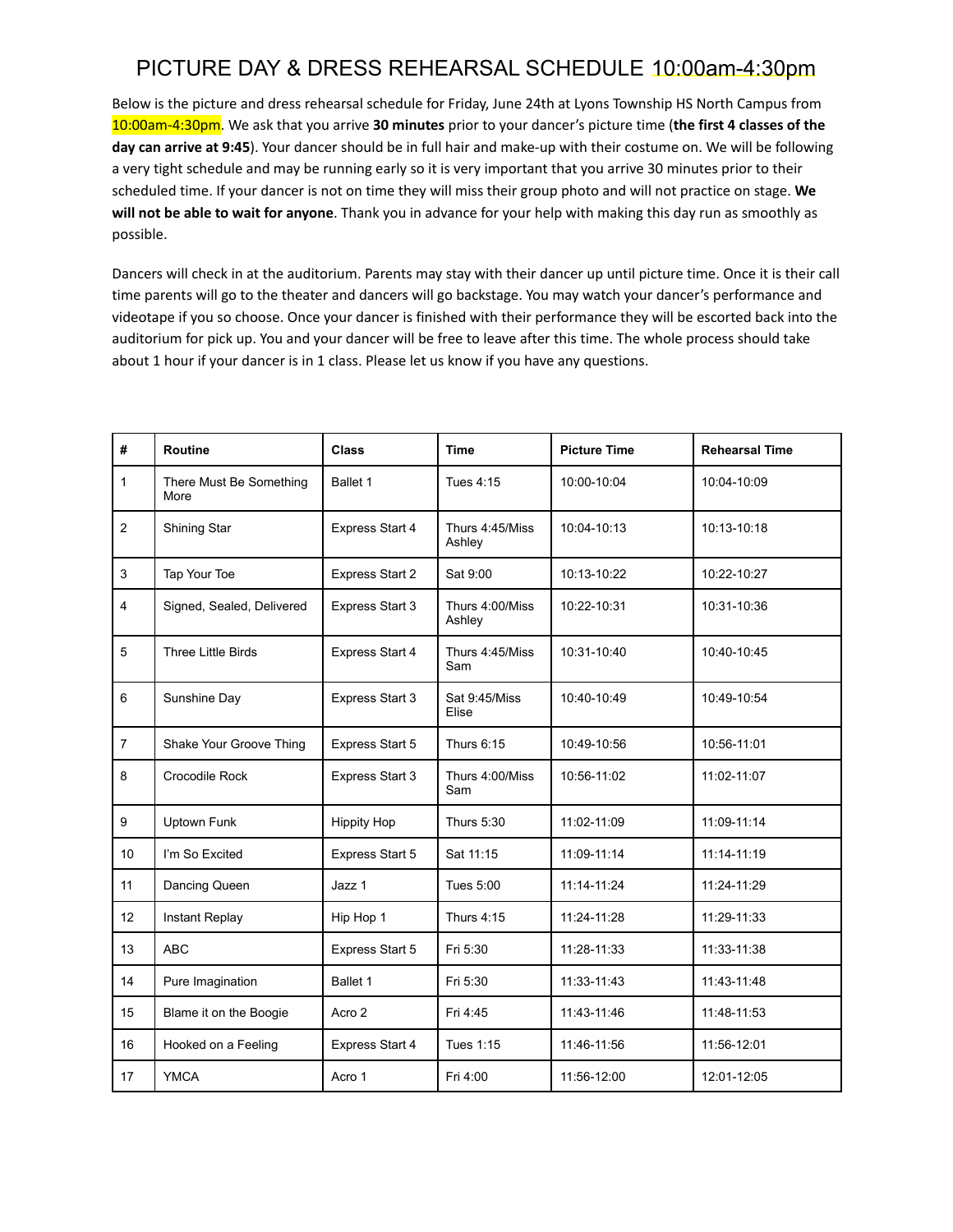Below is the picture and dress rehearsal schedule for Friday, June 24th at Lyons Township HS North Campus from 10:00am-4:30pm. We ask that you arrive **30 minutes** prior to your dancer's picture time (**the first 4 classes of the day can arrive at 9:45**). Your dancer should be in full hair and make-up with their costume on. We will be following a very tight schedule and may be running early so it is very important that you arrive 30 minutes prior to their scheduled time. If your dancer is not on time they will miss their group photo and will not practice on stage. **We will not be able to wait for anyone**. Thank you in advance for your help with making this day run as smoothly as possible.

| 18 | <b>Boogie Shoes</b>     | Jazz 1                             | Fri 4:45/Miss<br>Elise    | 12:00-12:05   | 12:05-12:10 |
|----|-------------------------|------------------------------------|---------------------------|---------------|-------------|
| 19 | That's Rock & Roll      | Tap 1                              | Fri 4:00                  | 12:05-12:10   | 12:10-12:15 |
| 20 | Kung Fu Fighting        | Acro 3                             | Fri 5:45                  | 12:10-12:18   | 12:18-12:23 |
| 21 | Car Wash                | Hip Hop 1                          | Fri 4:00                  | 12:18-12:23   | 12:23-12:28 |
| 22 | Dancing Queen           | Jazz 1                             | Fri 4:45/Miss<br>Michelle | 12:23-12:33   | 12:33-12:38 |
| 23 | Dance to the Music      | Express Start 3                    | Tues 12:30                | 12:33-12:43   | 12:43-12:48 |
| 24 | We Will Rock You        | Acro 4                             | Fri 6:45                  | 12:43-12:48   | 12:48-12:53 |
| 25 | Dancin' 2 Eternity      | <b>Star Performer</b><br>Mini      | Fri 4:00                  | 12:48-12:53   | 12:53-12:58 |
| 26 | Imagine                 | Adv Ballet 2                       | Tues 6:30                 | 12:53-12:58   | 12:58-1:03  |
| 27 | Shake Your Groove Thing | Ballet/Tap/Jazz                    | <b>Thurs 6:00</b>         | 12:58-1:05    | $1:05-1:10$ |
| 28 | You Should Be Dancing   | Beg Jazz 2                         | Tues 6:30                 | $1:05 - 1:10$ | $1:10-1:15$ |
| 29 | <b>ABC</b>              | Hip Hop 1                          | <b>Thurs 5:15</b>         | $1:10 - 1:15$ | $1:15-1:20$ |
| 30 | <b>YMCA</b>             | Dancers of All<br><b>Abilities</b> | Sat 11:15                 | $1:15-1:20$   | $1:20-1:25$ |
| 31 | Mamma Mia               | Adv Jazz 2                         | Tues 7:30                 | $1:20-1:25$   | $1:25-1:30$ |
| 32 | Blame it on the Boogie  | Hip Hop 2                          | <b>Thurs 7:15</b>         | $1:25-1:30$   | $1:30-1:35$ |
| 33 | Crocodile Rock          | Preschool Acro                     | Fri 2:00                  | $1:30-1:33$   | $1:35-1:40$ |
| 34 | <b>Rise</b>             | Rhythmic<br>Gymnastics             |                           | $1:33 - 1:35$ | $1:40-1:45$ |
| 35 | Once Upon a December    | Beg Ballet 2                       | Tues 7:30                 | $1:35-1:40$   | $1:45-1:50$ |
| 36 | I Want You Back         | Unified                            | Wed 6:30                  | $1:40-1:45$   | $1:50-1:55$ |
| 37 | Tap Your Toe            | Express Start 2                    | Fri 9:30                  | $1:45-1:55$   | 1:55-2:00   |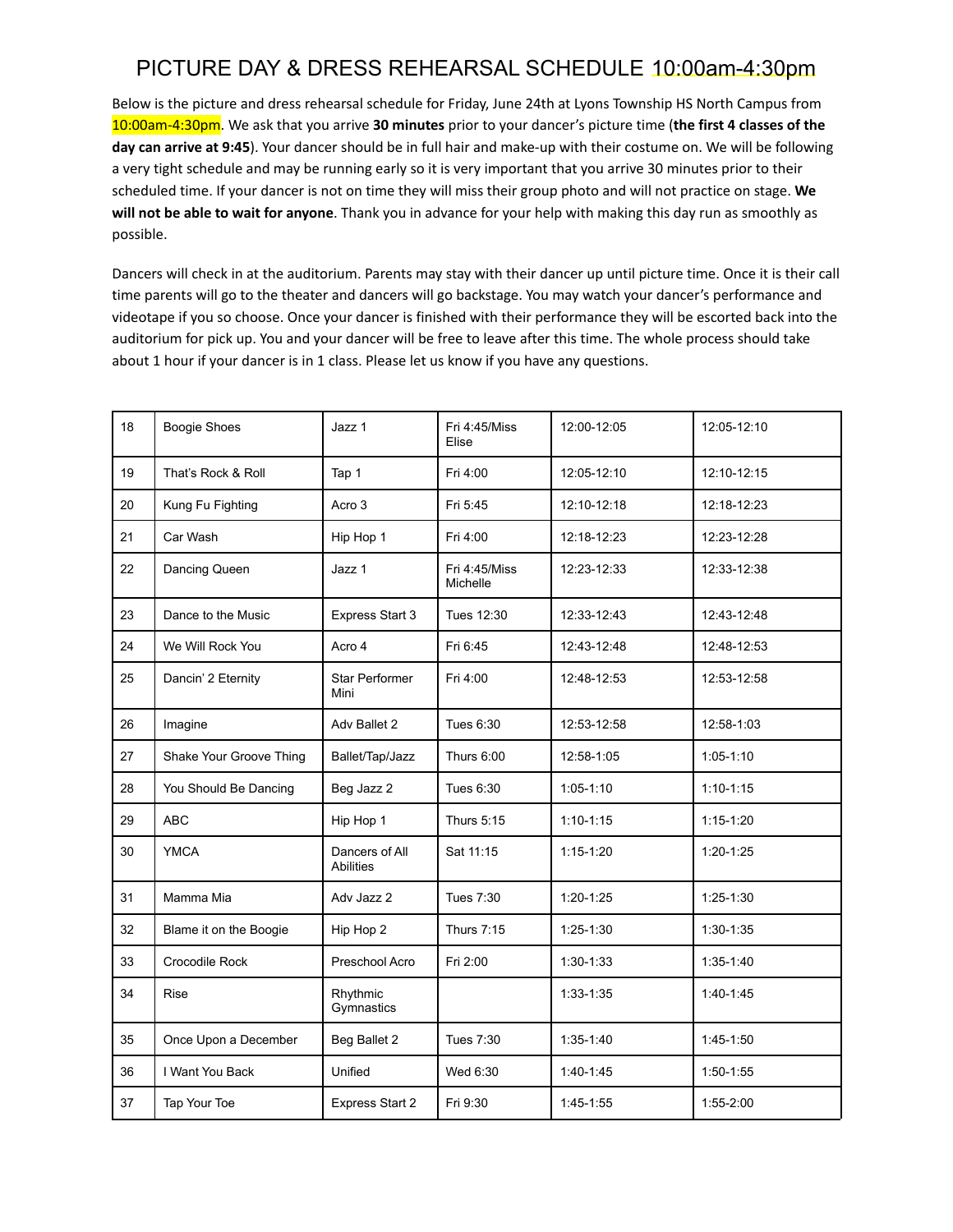Below is the picture and dress rehearsal schedule for Friday, June 24th at Lyons Township HS North Campus from 10:00am-4:30pm. We ask that you arrive **30 minutes** prior to your dancer's picture time (**the first 4 classes of the day can arrive at 9:45**). Your dancer should be in full hair and make-up with their costume on. We will be following a very tight schedule and may be running early so it is very important that you arrive 30 minutes prior to their scheduled time. If your dancer is not on time they will miss their group photo and will not practice on stage. **We will not be able to wait for anyone**. Thank you in advance for your help with making this day run as smoothly as possible.

| 38 | Wildside                         | <b>Star Performer</b><br>Junior | Tues 5:45            | 1:55-2:00     | $2:00 - 2:05$ |
|----|----------------------------------|---------------------------------|----------------------|---------------|---------------|
| 39 | Boogie Wonderland                | Ballet/Tap/Jazz                 | Wed 6:30             | $2:00 - 2:10$ | $2:10-2:15$   |
| 40 | Breaking Level 1                 | <b>Breaking Level 1</b>         | Mon 5:30             | $2:10-2:15$   | $2:15-2:20$   |
| 41 | Car Wash                         | Express Start 3                 | Fri 10:15            | $2:15-2:20$   | $2:20-2:25$   |
| 42 | <b>Tiny Dancer</b>               | Blooming<br><b>Ballerina</b>    | Wed 4:45             | $2:20-2:27$   | $2:27-2:32$   |
| 43 | <b>Boogie Fever</b>              | Express Start 4                 | Wed 4:00             | $2:27 - 2:35$ | $2:35 - 2:40$ |
| 44 | Love Train                       | Express Start 4/5               | Fri 11:00            | $2:35-2:40$   | $2:40-2:45$   |
| 45 | Disco Mickey                     | Express Start 5                 | Wed 5:30             | 2:40-2:50     | $2:50-2:55$   |
| 46 | Don't Stop Til You Get<br>Enough | Hip Hop 1                       | Mon 5:30             | $2:50-2:55$   | $2:55-3:00$   |
| 47 | Intro to Breaking                | Intro to Breaking               | Mon 4:30             | $2:55-3:00$   | $3:00 - 3:05$ |
| 48 | American Girl                    | Express Start 3                 | Sat 9:45/Miss<br>Sam | $3:00 - 3:10$ | $3:10-3:15$   |
| 49 | Saturday Night                   | Express Start 4                 | Sat 10:30            | $3:10-3:20$   | $3:20-3:25$   |
| 50 | Rockin' Robin                    | Acro 1                          | Wed 4:45             | $3:20-3:28$   | $3:28-3:33$   |
| 51 | Shake Your Body                  | Acro 2                          | Wed 5:30             | $3:28-3:33$   | $3:33-3:38$   |
| 52 | Dancing Machine                  | Tap 2                           | Wed 5:30             | $3:33-3:38$   | $3:38-3:43$   |
| 53 | Your Song                        | Lyrical 3                       | Wed 7:30             | $3:38-3:43$   | $3:43-3:48$   |
| 54 | Adult Hip Hop                    | Adult Hip Hop                   | Mon 7:45             | $3:43-3:46$   | $3:48-3:53$   |
| 55 | One Night Only                   | Tap 3                           | Wed 6:30             | $3:46-3:48$   | $3:53-3:58$   |
| 56 | I'll Be There                    | Lyrical 1                       | Wed 4:00             | $3:48-3:51$   | $3:58 - 4:03$ |
| 57 | The Rose                         | Lyrical 2                       | Wed 6:30             | $3:51 - 3:55$ | 4:03-4:08     |